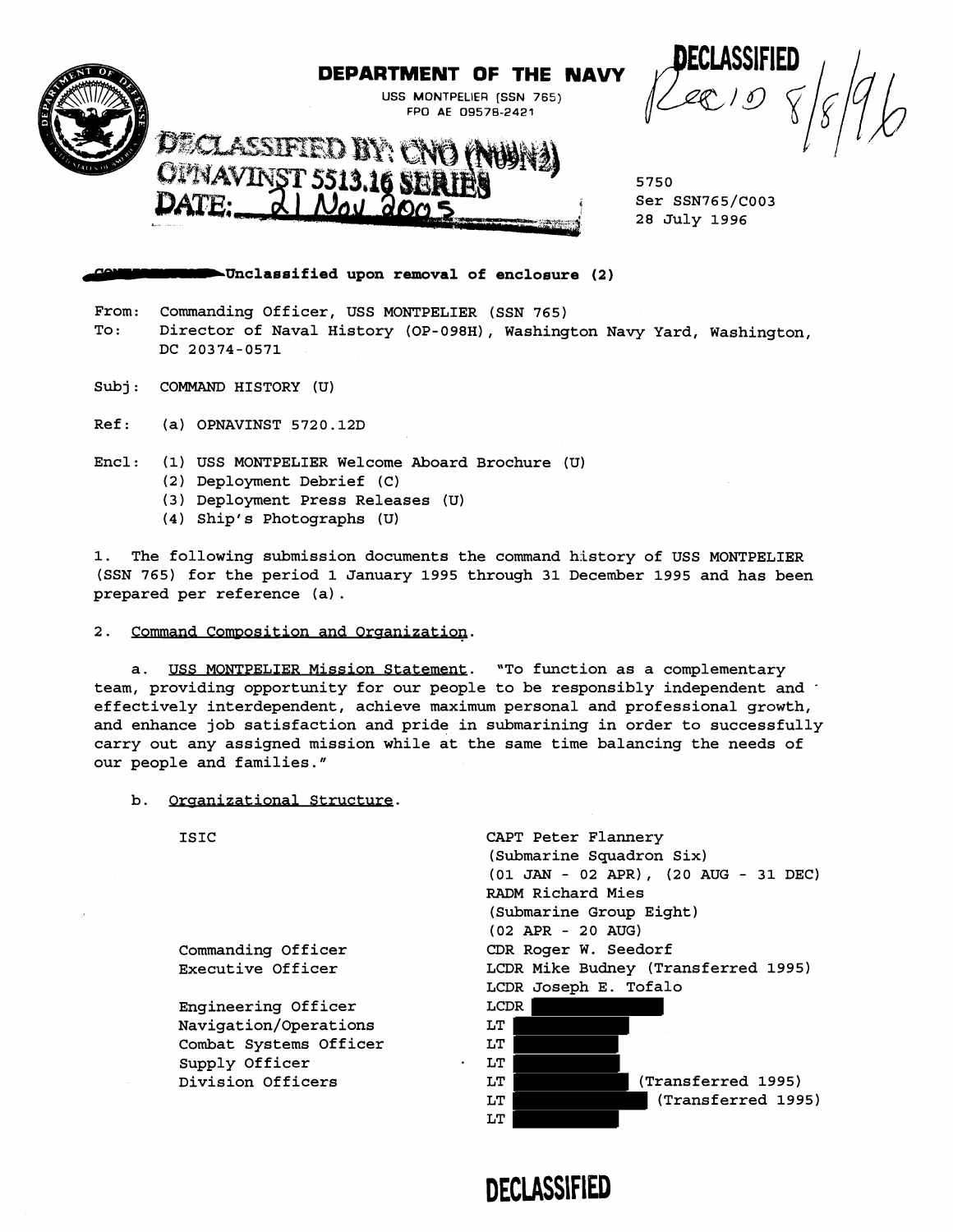

c. The Commanding Officer's biography is contained in enclosure (1)

d. USS MONTPELIER was homeported in Norfolk, VA, for the reporting period.

2. Chronology.

| Date            | <b>Event</b>                                        |
|-----------------|-----------------------------------------------------|
| 01 JAN - 05 JAN | In port - Norfolk, VA                               |
| 05 JAN - 04 FEB | JTFEX 95-1 w/ USS THEODORE ROOSEVELT Battle Group   |
| 04 FEB - 13 MAR | In port Norfolk, VA                                 |
|                 | Upkeep - Norfolk, VA                                |
| 08 FEB - 15 FEB | Drydock - Norfolk Naval Shipyard                    |
| 13 MAR - 15 MAR | Sea Trials                                          |
| 15 MAR - 22 MAR | In port - Norfolk, VA                               |
| 22 MAR - 01 MAY | Underway (Transit to the Mediterranean)             |
| 02 APR          | INCHOP to GROUP 8                                   |
| 07 APR - 28 APR | Operation Sharp Guard                               |
| 01 MAY - 11 MAY | Upkeep - La Maddalena, Italy                        |
| 11 MAY - 05 JUN | Underway                                            |
| 13 MAY - 03 JUN | Operation Sharp Guard                               |
| 05 JUN - 12 JUN | Port Visit - Souda Bay, Crete                       |
| 12 JUN - 28 JUN | Underway                                            |
| 13 JUN          | Exercise Trident Express 95-1                       |
| 16 JUN - 18 JUN | ASW Exercise w/ USS THEODORE ROOSEVELT Battle Group |
| 21 JUN - 26 JUN | CNO Project - EDMP Testing (use of explosive        |
|                 | sonobuoys)                                          |
| 28 JUN - 19 JUL | Upkeep - La Maddalena, Italy                        |
| 19 JUL - 21 JUL | Underway                                            |
| 21 JUL - 25 JUL | Port Visit - Naples, Italy                          |
| 25 JUL - 26 JUL | Underway                                            |
| 26 JUL - 04 AUG | Port Visit - Toulon, France                         |
| 04 AUG - 11 AUG | Underway                                            |
| 07 AUG - 09 AUG | Exercise Coiled Cobra                               |
| 11 AUG - 16 AUG | Voyage Repairs - La Maddalena, Italy                |
| 16 AUG - 30 AUG | Underway (Transit to Norfolk, VA)                   |
| <b>20 AUG</b>   | Outchop to Submarine Squadron Six                   |
| 28 AUG - 30 AUG | Operational Reactor Safeguards Examination          |
| 31 AUG - 24 OCT | Inport - Norfolk, VA                                |
|                 | Upkeep - Norfolk, VA                                |
| 24 OCT - 28 OCT | Underway (Transit to Roosevelt Roads, Puerto Rico)  |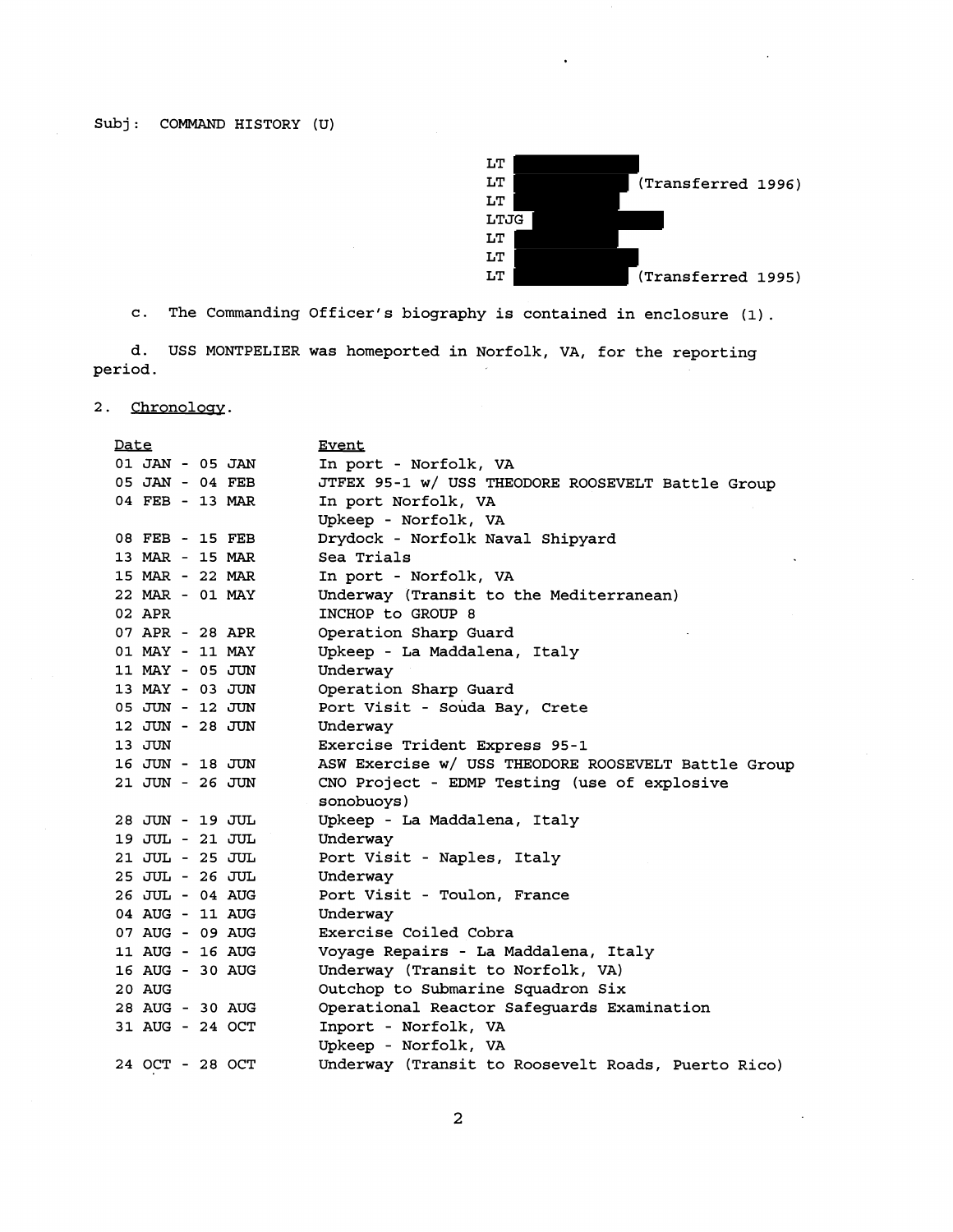## Subj: COMMAND HISTORY (U)

| 28 OCT - 31 OCT |  | Port Visit - Roosevelt Roads, Puerto Rico |
|-----------------|--|-------------------------------------------|
| 31 OCT - 10 NOV |  | Prospective Commanding Officer Operations |
| 10 NOV - 11 NOV |  | Port Visit - Roosevelt Roads, Puerto Rico |
| 11 NOV - 20 NOV |  | Underway                                  |
| 14 NOV - 16 NOV |  | Tactical Readiness Evaluation             |
| 20 NOV - 31 DEC |  | In port - Norfolk, VA                     |
| 20 NOV - 08 JAN |  | Upkeep - Norfolk, VA                      |

3. Narrative. The majority of 1995 was dedicated to preparing for and successfully executing USS MONTPELIER'S first overseas deployment. The beginning of the year found MONTPELIER involved in JTFEX 95-1, the final joint exercise to certify the USS THEODORE ROOSEVELT (CVN 71) Carrier Battle Group prior to departing for the Mediterranean in March. This exercise once again emphasized the importance of coordination in effectively utilizing the submarine in a Battle Group environment. Shortly after completing JTFEX 95-1 and returning to Norfolk, the requirement to have three submarines assigned to carrier battle groups in the Mediterranean was reduced to two. USS KEY WEST (SSN 722) and USS BATFISH (SSN 681) remained assigned to the THEODORE ROOSEVELT Battle Group, while MONTPELIER was reassigned as an independent operations submarine for the duration of the deployment.

On 22 March, MONTPELIER departed Norfolk for its Mediterranean deployment and, after a delay in entering through the Straits of Gibraltar because of heavy weather, was inchopped to Submarine Group Eight. The highlights of MONTPELIER'S deployment included several weeks participation in Operation Sharp Guard enforcing United Nations' sanctions against Bosnia-Herzogovina, participation in several coordinated training exercises with elements of the THEODORE ROOSEVELT Battle Group and foreign naval vessels, and visits to liberty ports throughout the Mediterranean. A brief summary of the ship's deployment is provided as enclosure **(21,** a copy of the Deployment Debrief presented to Vice Admiral Emery (COMSUBLANT) upon returning to Norfolk. The deployment drew to a close with a scheduled Operational Reactor Safeguards Examinations and ended when MONTPELIER returned home to Norfolk, VA, on 30 AUG. Enclosure (3) provides a description of many of the lessons learned during MONTPELIER'S first Mediterranean deployment, while Enclosure (4) includes the major press releases that the ship generated while on deployment. USS MONTPELIER was awarded both the Navy Unit Commendation Medal and the newly authorized NATO and Armed Forces Service Medals for its participation in Operation Sharp Guard during the deployment.

Following the deployment, MONTPELIER enjoyed approximately two weeks of stand-down, before entering an upkeep period in preparation for its upcoming underway in OCT. This upkeep was significant because it was the first performed by the Regional Maintenance Center (Norfolk Naval Shipyard) in the Navy's effort to phase out the submarine tenders based in Norfolk. As might be expected there were difficulties to overcome in bringing together a new process of this magnitude, but the end product was a submarine that was ready in all respects to go to sea.